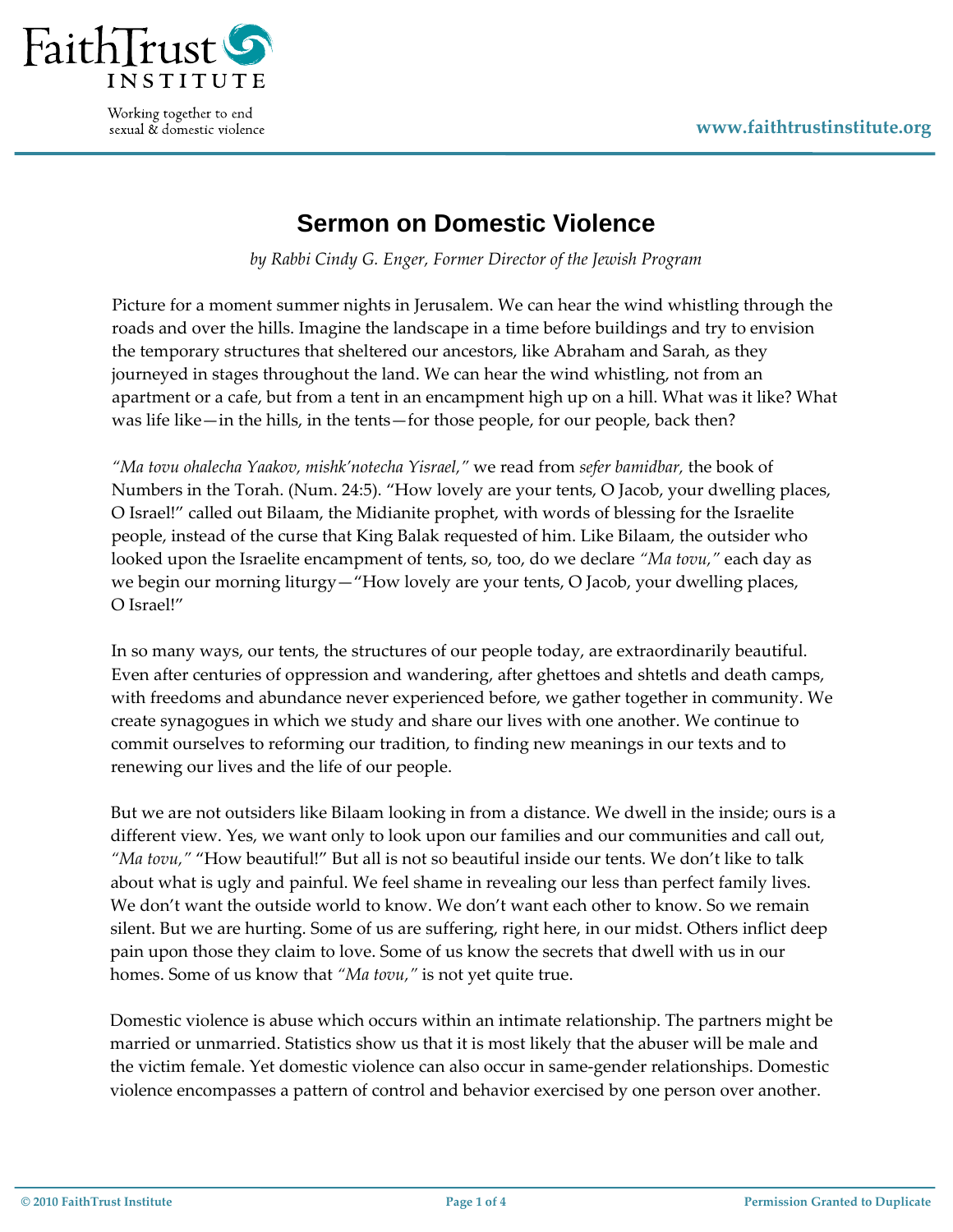The abuse can be physical, sexual, verbal or emotional. Abuse can come in the form of the ongoing use of demeaning words like "you're stupid," or ugly, or crazy. It can be total access to and control over bank accounts and finances. It can be threats to injure children or pets. It can be monitoring and limiting friendships, going out, talking on the phone. Domestic violence is not about having a bad temper or being out of control. It is about power and control—one person exerting power and control over an intimate partner. Domestic violence impacts on the entire family, injuring also the children who witness abuse by hearing it or seeing it.

We Jews are not immune to the problem of domestic violence. Contrary to our myths, we never have been. Domestic violence occurs in Jewish families at the same rate as in the general population. Yet Jewish women tend to stay in abusive relationships longer than non‐Jewish women. *Shalom bayit,* the concept of "peace in the home," is not solely a woman's responsibility, nor should it be used as a weapon to keep her in an abusive relationship.

To hasten a time of true *shalom bayit,* we need to address the problem of domestic violence in our community, in our tents. Our silence has not saved us yet. We are still hurting. Our silence will not help us now. But with awareness and with courage we can help to save lives and bring about justice and healing. Our commitment to end domestic violence will help make true *"Ma tovu."* The challenge is not impossible. There is much we can do.

First, we can assist victims of domestic violence establish their safety. The Torah tells us that in preparing to offer words of blessing to Israel, Bilaam turned his face toward the wilderness. As he lifted his eyes and saw Israel dwelling tribe by tribe, the spirit of God came upon him. (Num. 24:1-2). We, too, receive blessings when we gather together in the safety of community. Yet, in order to assist victims of domestic violence establish safety, as a community we must establish ourself as safe. We do this by learning about domestic violence, offering educational programming and developing awareness about our community's resources. We do this by developing relationships with local shelters and advocates so we can make appropriate referrals. We do this by providing Shabbat candles and other religious materials to shelters for their Jewish residents. We do this when we listen to a woman and believe her when she says she is being abused. We do this when we speak with kindness and respect for one another, when we refuse to tolerate demeaning speech or behavior in our midst. We do this when we speak out as a community against abuse.

Assisting victims of domestic violence to establish their safety, however, is not enough to make our communities safe and healthy spaces. While safety for victims must remain our primary concern, as a community we also must hold abusers accountable for their behavior. This requires us to take a stand, to remember that we cannot watch on as neutral bystanders, that we must not stand by idly and watch our neighbor bleed. (Lev. 19:16). *"Tzedek, tzedek, tirdof,"* the Torah implores us to actively pursue justice. (Deut. 16:20). In the context of domestic violence, justice requires that abusers be held accountable for their actions and that we participate in the process of accountability.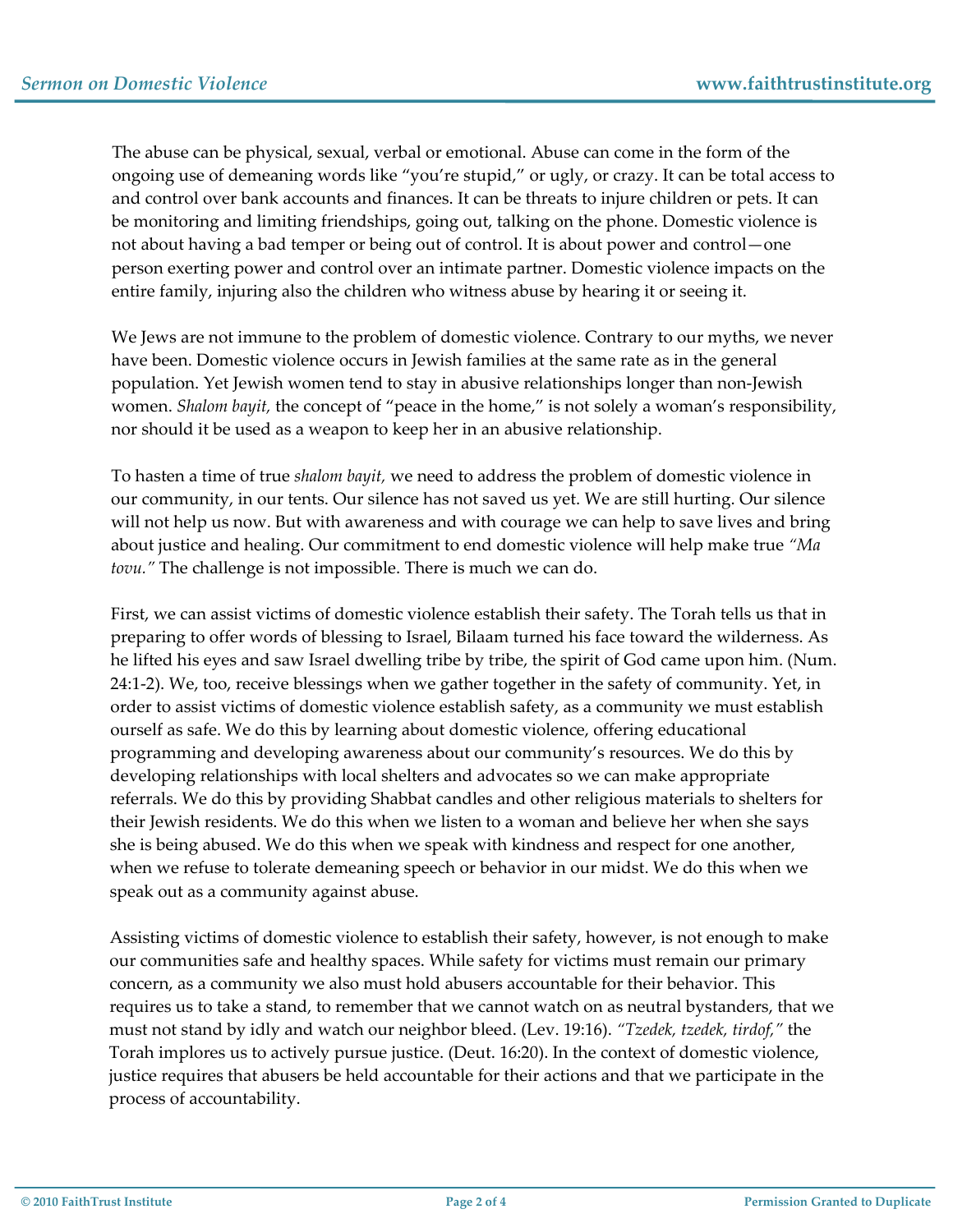Our tradition recognizes situations in which, for all sorts of reasons, must a person separate himself from the community, temporarily dwelling *hutz l'mahaneh,* "outside the camp." For example, in the book of Leviticus, we read in great detail of the process of examination and treatment of a wide variety of skin ailments. The priest would examine a patient and make a diagnosis, not for the purpose of medical treatment, but to distinguish *tzara'at,* which we often translate as leprosy, from all other skin ailments.

In no way should we suggest that perpetrating abuse on an intimate partner is analogous or even comparable to a skin ailment. Nor should we isolate or ostracize individuals with bodily ailments. But *tzara'at,* for our ancestors, was not simply a skin ailment or leprosy; it may not have been leprosy at all. Rather, our tradition recognizes *tzara'at* as a spiritual affliction, perhaps as a punishment for a breach of ethics. Recognizing that such a condition threatened the welfare of the larger community, the person afflicted with *tzara'at* needed to remain *hutz l'mahaneh,* "outside the camp," for as long as he was so afflicted. We read in the Torah, "Being unclean, he shall dwell apart; his dwelling shall be outside the camp." (Lev. 13:46).

Perpetrating violence on an intimate partner is a type of *tzara'at,* an affliction with a spiritual dimension that threatens the welfare of the entire community. We act with commitment to the health of our community when we hold abusers accountable. We act in accordance with our tradition's call to pursue justice when we declare that abusers cannot remain in our midst and must dwell outside the camp for as long as their behavior patterns remain untreated. Experience shows us that the only hope that an abuser will change is that he admit to the problem and engage in long‐term, specialized treatment for batterers. If an abuser has been arrested, we can encourage the legal system to follow through with prosecution and to hold him accountable. We can refuse to honor an abuser with *aliyot,* being called to the Torah, or with other honors and positions of synagogue leadership.

In addressing the problem of domestic violence, we cannot focus solely on the victims. Those who abuse are also among us, and we must not minimize the damage they cause, no matter how wealthy or influential or charming they may be.

And yet, helping to establish safety for victims and participating in the pursuit of justice by holding abusers accountable is not enough. As a people, in our liturgy and in our holy day observances, in our beliefs and in our commitments, the prayer for peace, *shalom,* is always present and always remains our ultimate goal. Peace will come through acts of *tikkun,* repair, that return us to wholeness, which in Hebrew is *shalem.* Here, too, our task is to bring about the return to wholeness.

Domestic violence rips at the fabric of the family. Abuse is a traumatic tear to our tents which cannot be undone. As with any loss, there is no going back to "how things were before." Yet healing is possible, even a restored sense of wholeness.